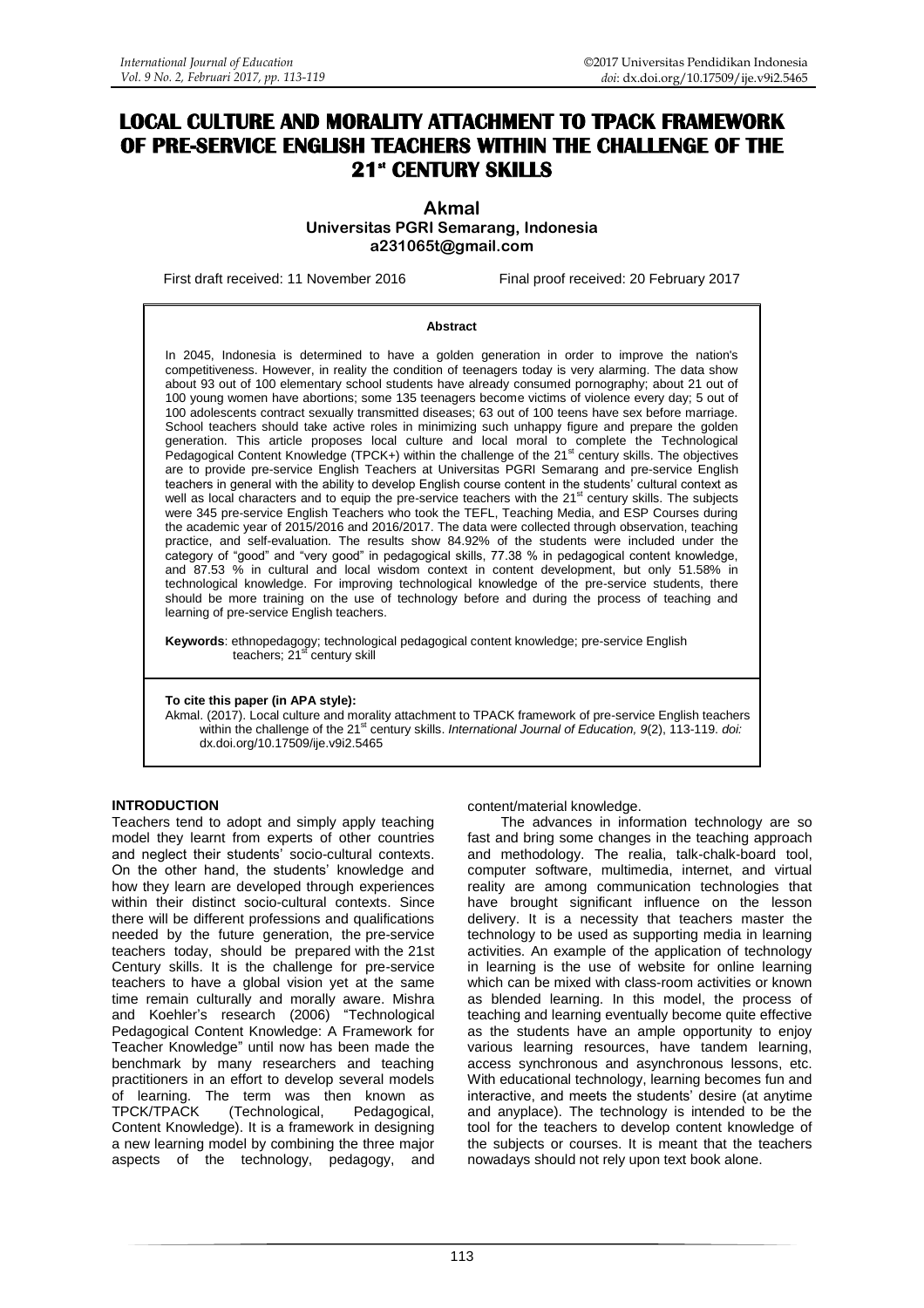

Figure 1.Evolution of Educational Technologies

Throughout educational technology history, it has been found that computer has resulted in significant gain in teaching reading and writing (Liou et al., 1997), vocabulary building (Liu and Reed, 1995), ESP course (Leppen & Klaja, (1995), etc. In addition to the findings above, Mohan (1992) stated that within the environment of Computer-Assisted Language Learning (CALL), for example, the learners are able to communicate orally with other students as the software provides them with visual, audio and other situational clues. CALL also has significantly improved reading and writing skills (Nagata, 1998), writing and culture (Lee, 1997), students" motivation (McNeil, 2000), reading and writing of adult learners (Liou et al., 1997), writing process (Thorson, 2000), error feedback (Ogata, Feng, Hada & Yano, 2000), and vocabulary building (Grace, 2000).

The idea of Mishra and Koehler (2006) on TPCK/TPACK is still incomplete because the teachers need to possess their students' cultural context and have good personality as they are role models for the students. The impact of information technology also has given negative results to the students. Beyond the social factors of the students, the teachers and school culture are believed to be most responsible for the moral decline among learners. Thus, cultural contexts and moral values should be embedded into the TPCK/TPCAK.

In Indonesia, recent research shows that there are about 93 out of 100 Elementary School Students who have already practiced pornography; about 21 out of 100 young ladies have abortions; some 135 teenagers become victims of violence every day; 5 out of 100 adolescents are infected by sexually transmitted diseases; and 63 out of 100 teenagers have sex before marriage (Http://www.semai2045.org). Furthermore, Indonesia is estimated to lose about US\$ 4.5 trillion by 2030 as a result of smoking-related and noncommunicable diseases such as heart attack, cancer, and stroke (merdeka.com).

Thus, the additional aspects of local culture and moral values in the framework of TPACK (technological, pedagogical, content knowledge) should eventually change TPACK into TPACK+ (plus means culture and moral values). The mastery of technology, pedagogy skills, competence in scientific disciplines, which are adjusted to the local culture and wrapped with good personality, then a teacher becomes the role model and able to create  $21<sup>st</sup>$  century human resources. Figure 2 describes my proposed framework of TPACK +.

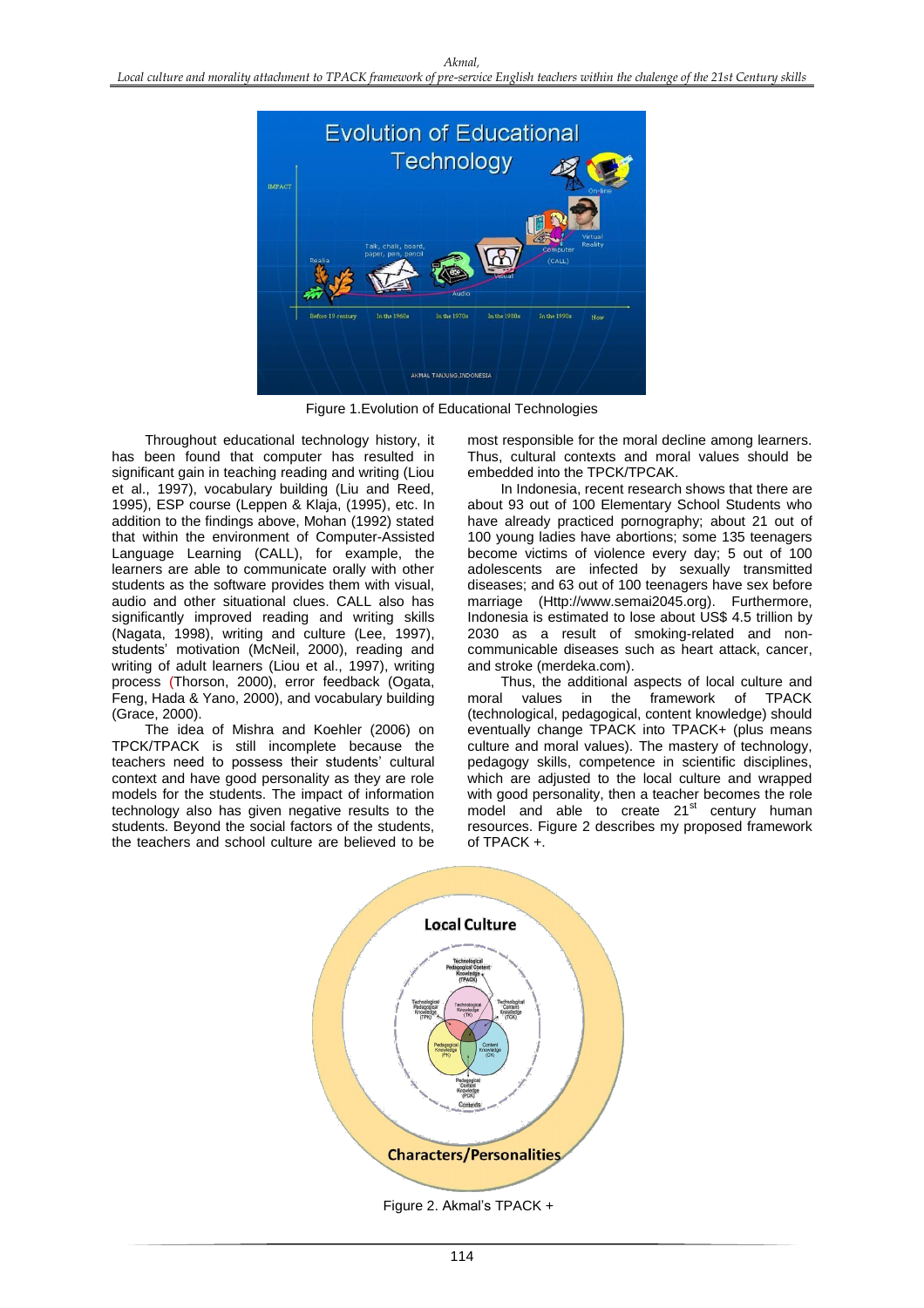## **ETHNO-PEDAGOGY**

Education cannot be separated from the social and cultural aspects, as knowledge is generated, stored, applied, maintained and passed on from generation to generation. The local culture, wisdom, and its indigenousity should be passed to the following generation through educational institution or social practices.

By definition, ethno pedagogy is derived from the word Ethnic and Pedagogy, which means the process of teaching and learning in the context of ethnic or particular nation in order to maintain its national identity. The theoretical origin of ethnic pedagogy refers back to classical pedagogy which was represented by J.A. Comenius in 1673 (Lordkipanidze, 1954). The objective of ethnopedagogy is to reconstruct social and cultural identity through pedagogy.

The idea of the Ethno-pedagogy in Indonesia was firstly coined by Alwasilah, Suryadi, & Karyono (2009) and Kartadinata (2010). Alwasilah, et al. (2009) argued in the context of the culture in general that ethno-pedagogy pays special attention to the local genius and local wisdom to uncover the values and culture as the initial model. The tales, advice, poems, and children"s songs, myths, symbolisms, belief, and local culture are some of local contents that can be incorporated into the curriculum, teaching or learning process "Education is deliberative in the sense that society transmits and perpetuates the idea that good life comes from the fundamental belief about the nature of society world, knowledge and values" (Alwasilah et al., 2009, p. 16).

Ethno-pedagogy utilizes student"s cultures to help them learn the subjects and skills taught in school (Gollnick and Chinn, 2013). The use of local indigenous in the classroom can give a chance to the teacher for designing and developing authentic and relevant teaching materials. Moreover, Ladson-Billings (1992) mentioned that by using texts that have characters of all different backgrounds, students can easily learn about new cultures.

From reading texts which may be available in print or on web sites, teachers can develop the content of the lesson into meaningful and authentic situations. Such condition can be seen in the following picture where high school students from Australia were learning an Indonesia traditional game called "*engrang*" at SMP 5 Yogyakarta. From the game, the Australian students learn how to work in a team.



Fig 3. *Engrang* Traditional Game

Since teaching takes place in a complex and dynamic environment, teachers should be able to integrate very different knowledge domains. Ethnic identity should be embedded into the process of teaching and learning. In addition, teachers need to know an appropriate incorporation of technology into their teaching. They should have background pedagogical, content, technological, and cultural knowledge.



Figure 4. Interaction of TPCK aspects (Koehler & Mishra, 2006) and Cultural Context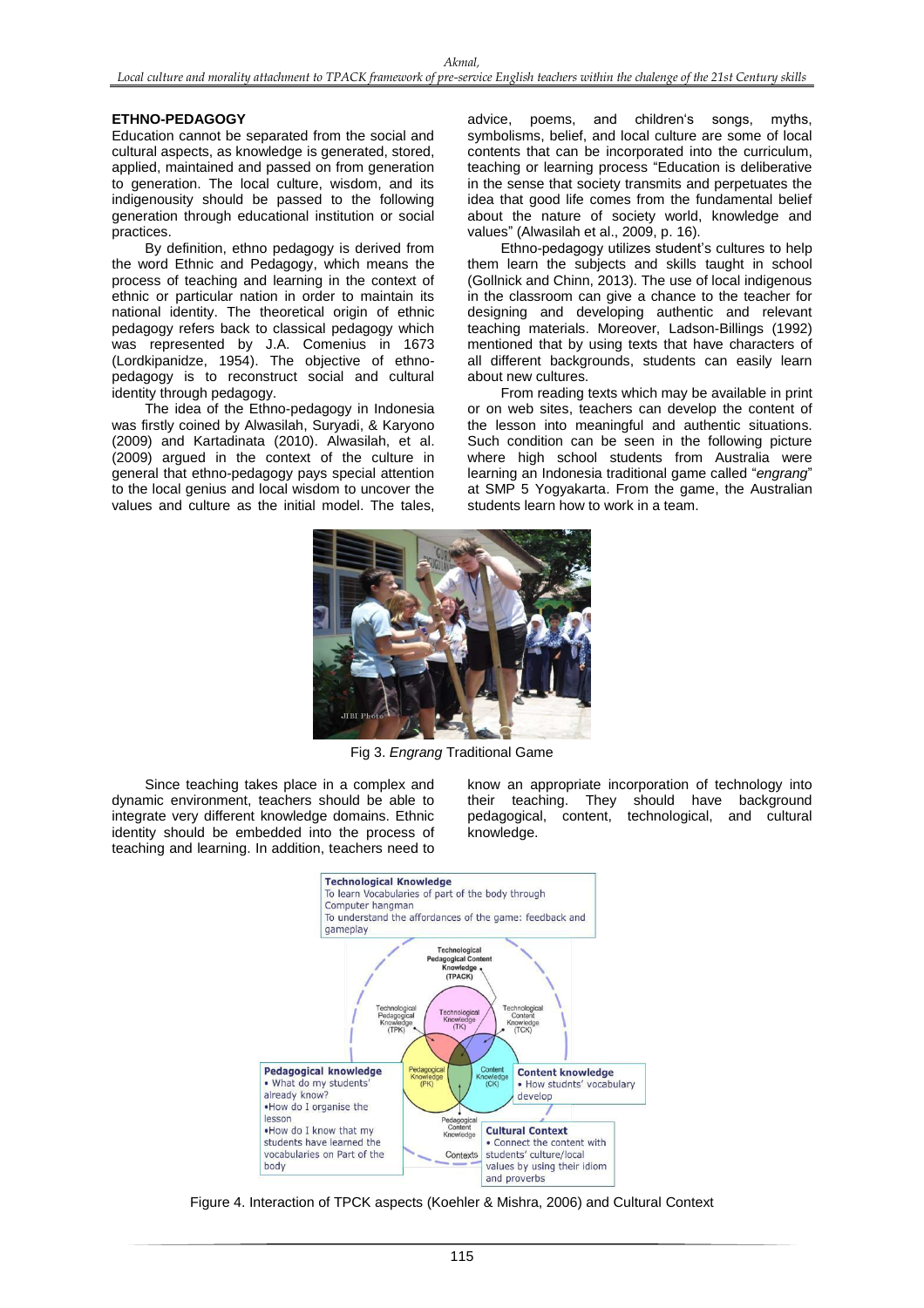## **Technological Pedagogic Content Knowledge (TPCK)**

Technological Pedagogical Content Knowledge (TPCK) is known in the field of educational research as a theoretical framework for understanding the knowledge needed by teachers to integrate the three domains: knowledge of technology,

pedagogy, and content into the process of teaching and learning (Mishra & Koehler, 2006). In its development, the acronym of TPCK was converted into TPACK to make it easier to remember and to establish integration between the three types of learning: technology, pedagogy, and content (Thompson & Mishra, 2007- 2008).



Figure 5. TPACK framework (Mishra & Koehler, 2006, p. 1026)

TPACK is a framework that describes the relationship between the three components and the complexity of the knowledge base (technology, pedagogy and content) (Koehler & Mishra, 2008; Mishra & Koehler, 2006). At the intersection area in the middle of the three circles, seven components are applied. They are as follows:

- 1. Technology Knowledge (TK):
	- TK is knowledge of various technologies, ranging from low technology such as a pencil, paper, talk, chalk, board, and paper to digital technologies such as the computer, CALL, internet, video, smart board, WiFi, Virtual Reality, WA, and Educational software program.
- 2. Content Knowledge (CK): CK is the knowledge of the material which shall be taught at the Educational Institute to the pre-service teachers (Mishra & Koehler, 2006). A teacher should know about the content knowledge of the subject or the courses they will teach.
- 3. Pedagogical Knowledge (PK): PK relates to teaching methodologies and approaches, including knowledge in teaching and classroom management, assessment, evaluation, development of lesson plans (RPP), and student learning.
- 4. Pedagogical Content Knowledge (PCK): PCK is related to the knowledge on the content and the way to deliver it to the students. It is related to the process of teaching (Shulman, 1986). PCK has different types of content because PCK is the combination of content and pedagogy with the aim to develop the practice of teaching a better content.
- 5. Technological Content Knowledge (TCK): TCK is the knowledge of how technology can create new representations for specific content. By using a specific technology, the teacher can change the way they practice and understand the concepts in specific content.
- 6. Technological Pedagogical Knowledge (TPK): TPK is the knowledge about how various technologies can be used in teaching and to understand that the use of technology may change the way teachers teach.

7. Technological Pedagogical Content Knowledge (TPACK):

TPACK is associated with the knowledge needed by teachers to integrate technology into teaching specific content. Teachers have an intuitive understanding of the complex interactions among the three basic components of knowledge (content, pedagogy, technology) to teach content using pedagogical methods and appropriate technologies.

At Universitas PGRI Semarang, the pre-service English Teachers who take the TEFL, Teaching Media, and ESP Courses during the academic year of 2015/2016 and 2016/2017 were trained to use TPACK+ as teaching media. Their technological knowledge (TK) involves the skills which are required to use Multimedia for teaching, such as Macromedia Flash, Corel Draw, CALL, PowToon, Proboard forum, Youtube, Hot Potatoes, ToolBook, and Chamtasia Video. The preservice English Teachers are able to use digital technologies, software, processors, scanners, e-mails; they are also able to load and remove programs and store the information. Besides, the students can deliver the content of the lessons. Content Knowledge (CK) is the knowledge that teachers are supposed to have regarding the content matter. This knowledge consists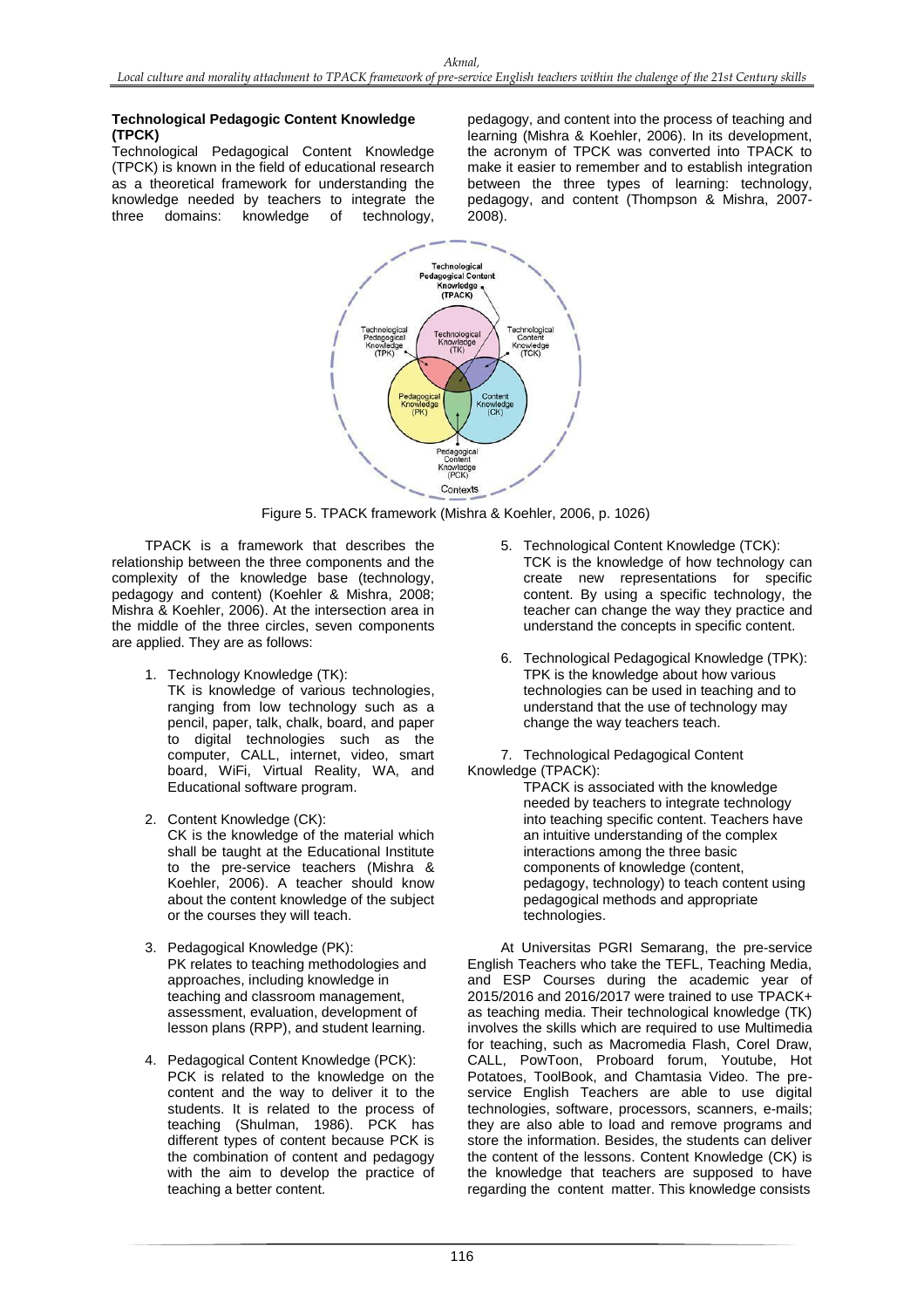of scientific theories, facts, and methods (Koehler and Mishra, 2008; Koehler and Mishra, 2009). The result of their works can be accessed from the following address;

- 1. [http://www.geocities.ws/talisaliya/group17e/default.htm](http://www.geocities.ws/talisaliya/group17e/default.ht) (ESP, English for the Hotel)
- 2. <http://irpan-subhan.blogspot.co.id/--> (teaching narrative text)
- 3. <http://www.geocities.ws/group47c/group47c/default.htm> (Asking and giving apology)
- 4. <https://www.youtube.com/watch?v=E-srGuhAuv4&feature=youtu.be> (MBO Garuda Air)

Pedagogical Knowledge (PK): The knowledge of the pre-service English students about teaching process, teaching practices, or teaching methods. PK consists of understanding how learners learn, classroom management, lesson planning, teaching techniques and methods, knowing the qualifications of the target group, and using the strategies to evaluate students" perceptions. Therefore, PK requires understanding of cognitive, social and developmental theories of learning and knowing how to administer them in the classroom (Koehler & Mishra, 2008; Koehler & Mishra, 2009).

Technological Content Knowledge (TCK): It requires not only the knowledge of subject matter to be taught but also how to teach the subject matter via technology. This skill can be identified from the work of group 7, which can be accessed through this website: http: [//group7englishforhotel7c.blogspot.co.id.](http://group7englishforhotel7c.blogspot.co.id/)

In terms of Technological Pedagogical

Knowledge (TPK), the pre-service students at University of PGRI know the advantages and disadvantages of technological means. As a result, online based lesson was accompanied by the forum of group discussion. The forum represents the integration of pedagogical strategies with technology in delivering the lesson content. The forum is called ESP-PGRI with

the address: [http://esp-pgri.freeforums.net](http://esp-pgri.freeforums.net/). Then, the Pedagogical Content Knowledge (PCK) requires the pre-service students to have the ability to design and practice the subject matter to be taught. In the work of one of the pre-service teachers, she designed the lesson for teaching writing procedural text by using local product called Brebes Eggs and Brebes Fried Onion. In the video, she explains the definition of procedural text, its generic structure, language component, etc. She enriches the video with pictures and links to the website for further exercise and assessments.

| Table 6. Results of the TPCAK training embedded in the core subjects |
|----------------------------------------------------------------------|
|----------------------------------------------------------------------|

| <b>Categories</b> | ີ<br>Pedagogic           |        | <b>Content</b> |                          | <b>Culture</b> |        | Technology |        |
|-------------------|--------------------------|--------|----------------|--------------------------|----------------|--------|------------|--------|
|                   |                          | %      |                | %                        |                | %      |            | %      |
| Very good         | 93                       | 26.95  | 100            | 28.98                    | 160            | 46.37  | 90         | 26.08  |
| Good              | 200                      | 57.97  | 167            | 48.40                    | 142            | 41.16  | 88         | 25.50  |
| Fair              | 50                       | 14.49  | 68             | 19.71                    | 40             | 11.60  | 52         | 15.07  |
| <b>Bad</b>        |                          | 0.57   | 10             | 2.89                     | b              | 1.44   | 65         | 18.84  |
| Very bad          | $\overline{\phantom{0}}$ |        | -              | $\overline{\phantom{0}}$ |                |        | 50         | 14.49  |
| Total             | 345                      | 100.00 | 345            | 100.00                   | 345            | 100.00 | 345        | 100.00 |

Table 6 shows that there are 84.92% of students included under the "good" and "very good" categories in pedagogical skills, 77.38 % in pedagogical content knowledge, and 87.53 % in cultural and local wisdom context in content development, and only 51.58% in technological knowledge.

In contrast to the TPACK framework of Mishra & Koehler (2006) above, my framework in figure 2 adds two more competencies (Cultural and Personality Competences). This framework emphasizes the importance of local culture and moral value in the connections, interactions, affordances, and constraints between and among content, pedagogy, and technology. In this model, knowledge about content (C), pedagogy (P), and technology (T) is not enough to be a good teacher. However, rather than treating these as differently separated bodies of knowledge, the model proposed in this research additionally emphasizes the complex interplay of TPACK+. At University of PGRI Semarang, moral values were implanted to the pre-service teachers in the forms of academic subjects: PGRI Values, Basic Education, Pancasila, Professional ethics, etc. which are waived into the curriculum. Among the moral values implanted into the pre-service teachers are excellence, respect, toughness, religiosity, integrity, and synergy, or known as UPGRIS core values.

# **The 21st Century Skills**

Rapid technology development is one factor that has changed human life today. The changes resulted thereof also affect various skills that need to be mastered by children from an early age in order to be successful in the  $21<sup>st</sup>$  century. The  $21<sup>st</sup>$  century skills are translated simply as the skills necessary to face all challenges that exist in the global society of the  $21<sup>st</sup>$ century (Trijling & Fadel, 2009).

The pre-service teachers who have technology literacy can help their students achieve their learning goals and benefit from computer, website, educational software, and culturally relevant teaching materials. Other skills needed by the  $21<sup>st</sup>$  century teacher are learning and innovation skills, life and career skills, and information Media and Technology skills.

From figure 4, it is found that the  $21<sup>st</sup>$  century generation should be able to think critically and have the willingness to work hard; they are required to be able to define the complex or overlapping problems that occur. There will be a lot of work and problems that demand high-level thinking skills, and thus it becomes impossible to rely solely on the life skills mentioned above without having good moral value, good attitude, or positive personality.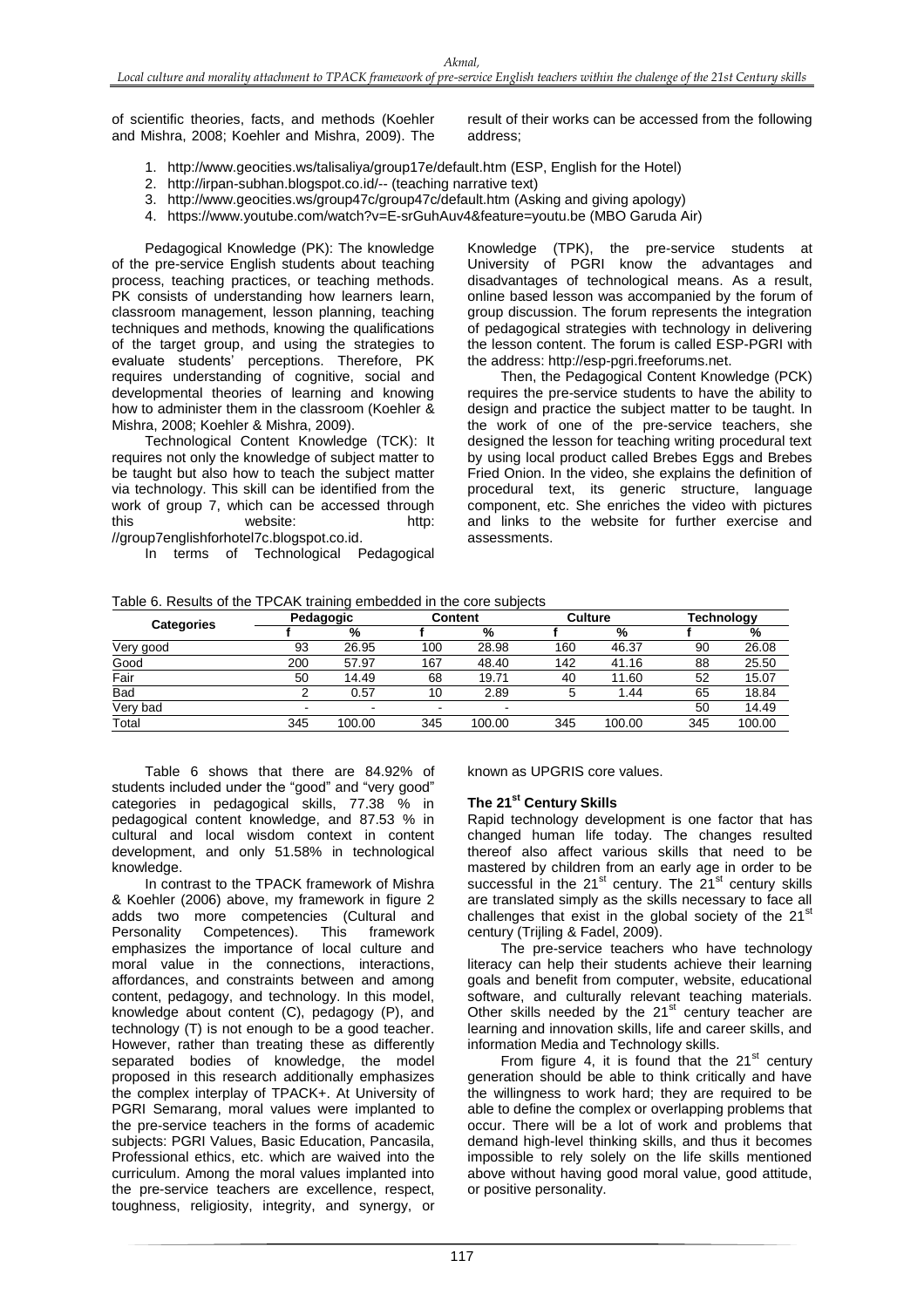

Figure 4. 21<sup>st</sup> Century Skills, Education, Competitiveness (Partnership for the 21<sup>st</sup> Century, 2008)



Figure 5. Integrated Skills of the 21<sup>st</sup> Century Teachers

#### **Problems and limitation**

After implementing the TPACK + framework at University of PGRI Semarang for 2 semesters out of the 4 semesters scheduled, some problem and limitations are encountered. They are elaborated in this section.

#### **The rapid rate of technology change**

Pre-service teachers cannot upgrade their Technological skill because of financial reasons. It is believed that the use specific software package not only makes their knowledge too specific to be applied broadly, but it also becomes quickly outdated. Technology is changing so fast that any method that attempts to keep teachers up to date on the latest software, hardware, is stuck to the financial reasons.

### **Inappropriate design of software**

Most software tools available today are designed for the world of business and work, and only few are created for educational purposes. As Zhao (2003) argued, most software tools are rarely created as solutions to pedagogical problems. More often than not, they are created as potential solutions to problems in the world of business as anticipated by programmers and other developers. Converting these general tools for classroom teaching is neither trivial nor obvious. It requires the teacher to engage with the affordances and constraints of particular technologies in order to creatively repurpose these technologies to meet specific pedagogical goals of specific content areas. An emphasis on merely learning the technology may lead to an emphasis on students' learning technology (technology as the subject and content of learning), rather than the subject matter that they are supposed to learn.

#### **The situated nature of learning**

Context-neutral approaches to technology integration encourage generic solutions to the problem of teaching. However, technology use in the classroom is context bound-and is, or at least needs to be, dependent on subject matter, grade level, student background, and the kinds of computers and software programs available. Despite valuable generic uses of technology (such as grade books), such approaches do not avail the full potential of technology for teaching specific subject matter. Finally, such generic solutions do not value the individual teacher—their experience, teaching style, and philosophy—by assuming that all teachers teach the same way and hence would use technology the same way.

### **CONCLUSIONS**

Ethno-pedagogy plays important roles in the context of Technology-based teaching as cultural activity and the culture of teaching. The teachers should not copy past current trend in the education. The goal of teacher education is not to indoctrinate or train teachers to behave in prescribed ways, but to educate teachers to have sound skills for the  $21<sup>st</sup>$  century students. The teachers should combine their pedagogic skill, technology skill, and content skill with cultural and personality skill.

The TPCK+ framework allows us to tease apart some of the key issues that are necessary for scholarly dialogue about educational technology. The model proposed in this research considers how content, pedagogy, and technology dynamically constrain each